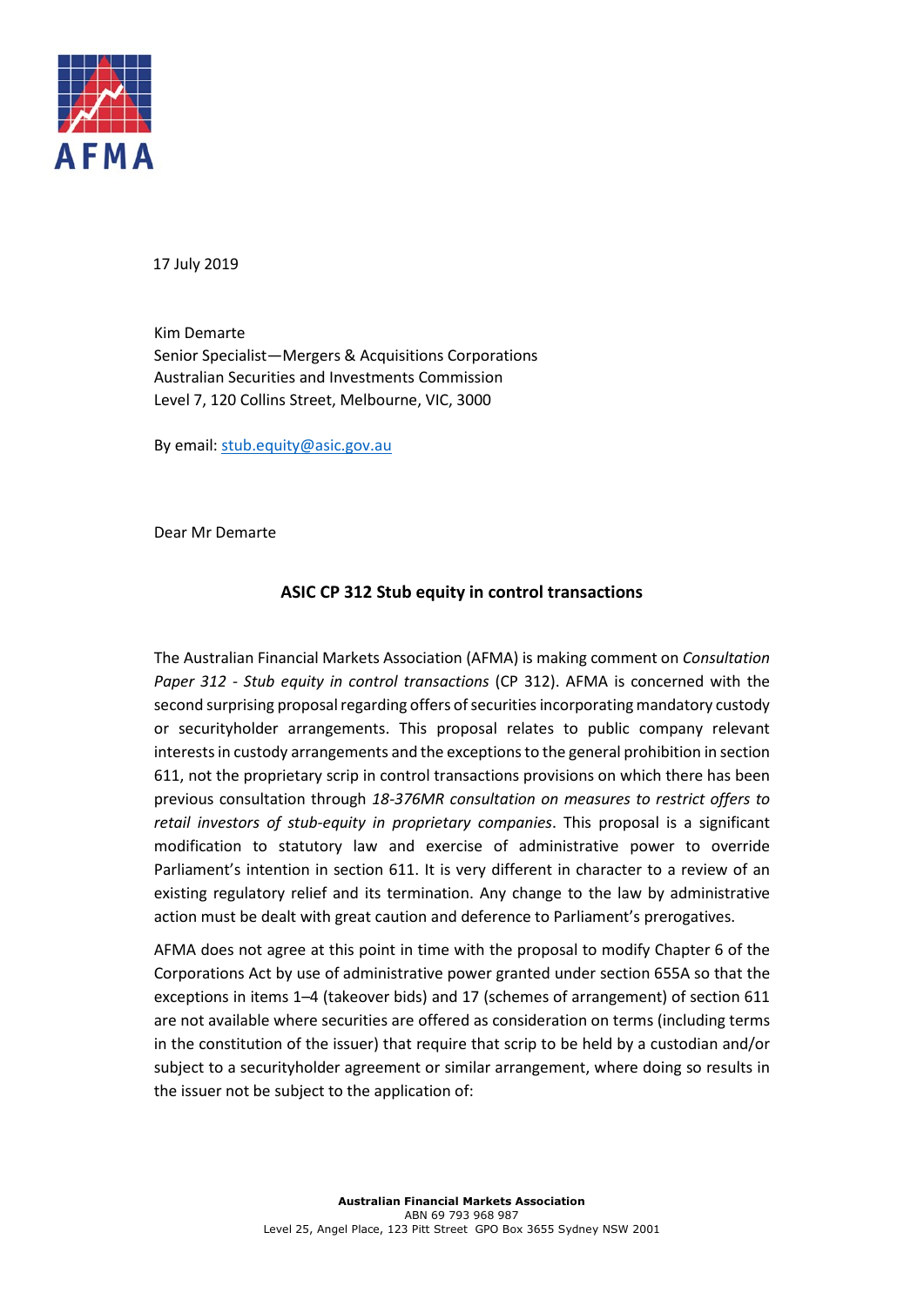- (a) the shareholder limit in section 113(1);
- (b) section 606; or
- (c) the disclosing entity provisions in Pt 1.2A.

AFMA has been a longstanding advocate for good policy process, as exampled by our articulation of the importance of the issue to the Financial System Inquiry. It is a cornerstone of high-quality public administration and is a subject on which successive governments have provided supporting statements. AFMA is vigilant for digressions from good practice as they entrench bad precedent.

The policy development process and consultation in CP 312 by ASIC in this matter is of grave concern and considered to be inadequate. It is not the case that the industry should have to justify a change to the law by ASIC through the regulatory impact assessment process. The burden is on ASIC to make out the case for major change through demonstration of the problem and fully articulate the options through a public consultation process. The reference to the need to carry out such an assessment in CP 312 following on from this consultation does not meet the basic threshold standard for policy analysis required for a modification to the law.

The consultation paper asserts that the use of legitimate custodian arrangements and securityholder agreements is being used to avoid investor protections despite securityholders being provided with adequate disclosure in connection with their decision to invest. No evidence is provided for the assertion that mandatory custody arrangements are being used as an avoidance device. AFMA has a neutral position with regard to whether this is case as there is no publicly available information to make an assessment on this question. The point being made is that it is the obligation of ASIC, as the supervising regulator with the powers to detect illegitimate avoidance activity relating to offers of securities incorporating mandatory custody or securityholder arrangements, to provide evidence empirical to the public and demonstrate the harm as justification before proceeding with its proposal.

AFMA notes that this proposal provides for differential treatment of Australian in contrast to overseas companies, as foreign body offering shares will generally not become a disclosing entity as a result of offers under a takeover bid or scheme. Accordingly, private equity bidders could still use foreign holding vehicles with the result target shareholders taking up the stub equity would be in the same position as is currently the case.

It is also noted that a statement on page 16 paragraph 44 has a serious error. *"All RISs are submitted to the OBPR for approval before we make any final decision. Without an approved RIS, ASIC is unable to give relief or make any other form of regulation, including issuing a regulatory guide that contains regulation"* A Regulatory Guide is an interpretative guide to the law by ASIC. While a highly influential interpretation of the law, it cannot and should not be perceived as containing regulation other than as subject matter in commentary on actual rules. In other words, regulation cannot be made through a Regulatory Guide.